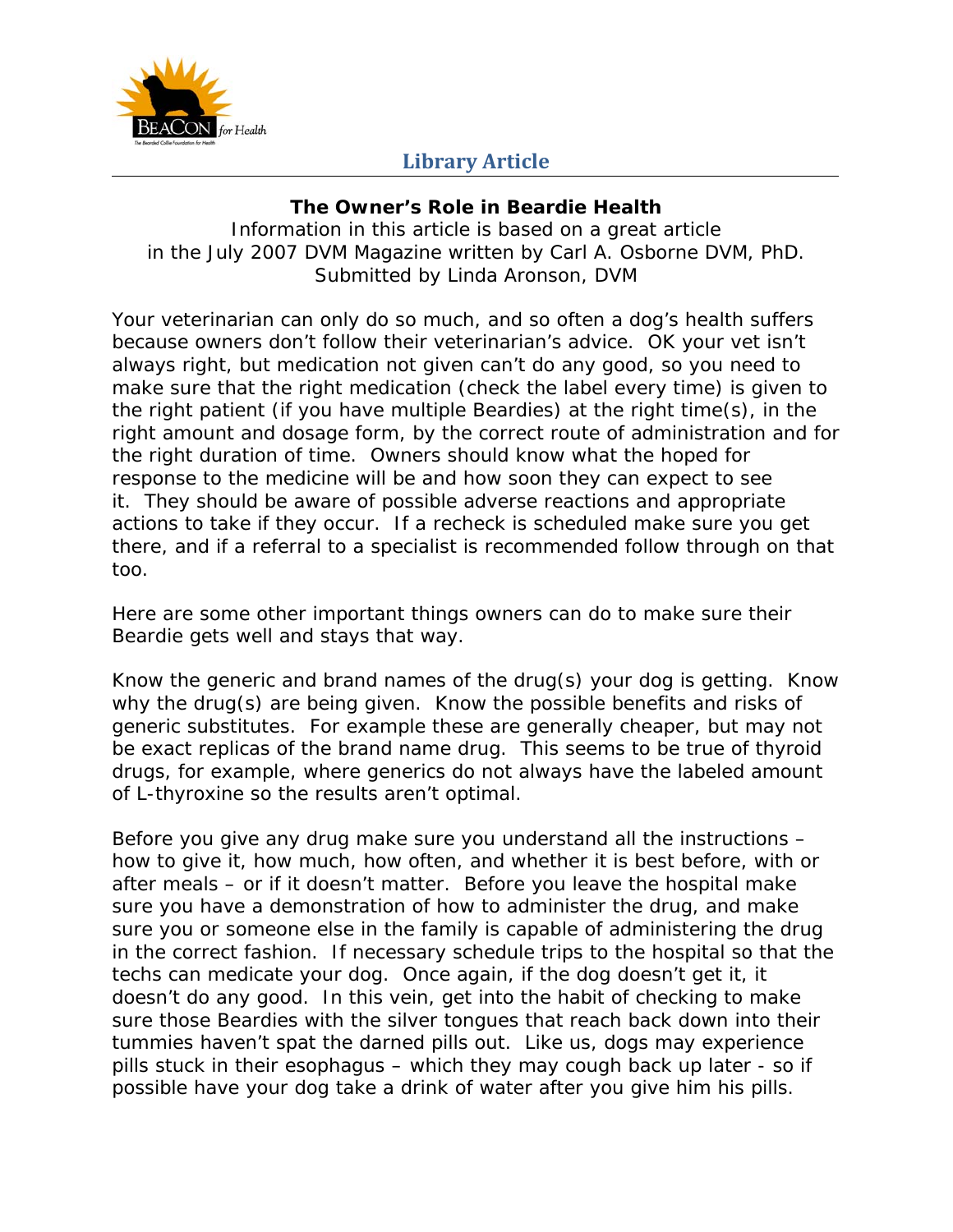

## **Library Article**

Do remember to ask which foods and liquids are compatible and more importantly, incompatible with the medication. Owners often like to try and hide medication in food, and sometimes this can interfere with absorption or change the chemical properties of the drug. For instance, tetracyclines, including doxycycline, should not be given with cheese. Unless instructed to do so, don't add a drug to the drinking water. Dogs don't usually drain the bowl so the amount of drug delivered will be variable and probably inadequate. The drug may also change the taste of the water and discourage consumption.

If your dog is on multiple medications it may help to put them in a daily pill dispenser to make sure he gets everything every day. Keeping a written diary of what was given and when each day may also be helpful in making sure everything is delivered at the right time.

If the therapy may produce adverse reactions do not give it with food. Bad tasting pills in the food or feeling nauseous or odd may make the dog food aversive. Many conditions result in anorexia as it is, and you don't want to exacerbate that risk.

Do know ahead of times what to do if you forget to give a dose or are unable to give the medication at the prescribed time or interval. Also ask what to do if you find a rejected dose or if the dog vomits (ask about the timing of this relative to medicating too). Make sure you know about important sideeffects of the drug. Know how often they occur and which require returning to the hospital or calling the veterinarian. Ask about drug interactions, especially if the dog is on multiple medications and/or herbal or vitamin supplements. If you get the drug at a human pharmacy they may list potential problems for humans that could be different for canine patients.

If symptoms persist, or especially if they become worse, or if new problems arise, do not hesitate to call your veterinarian.

Do use the dispensing spoon, syringe or cup given with liquid medicines. Other devices – droppers, teaspoons etc. - may not be as specifically calibrated. Keep medications in their original container, and don't mix medicines, as they may affect each other, and if you return to the container later you may give the wrong pill.

Don't break of crush capsules or pills unless instructed to do so. If pills must be split always use a precision pill splitter available at most pharmacies.